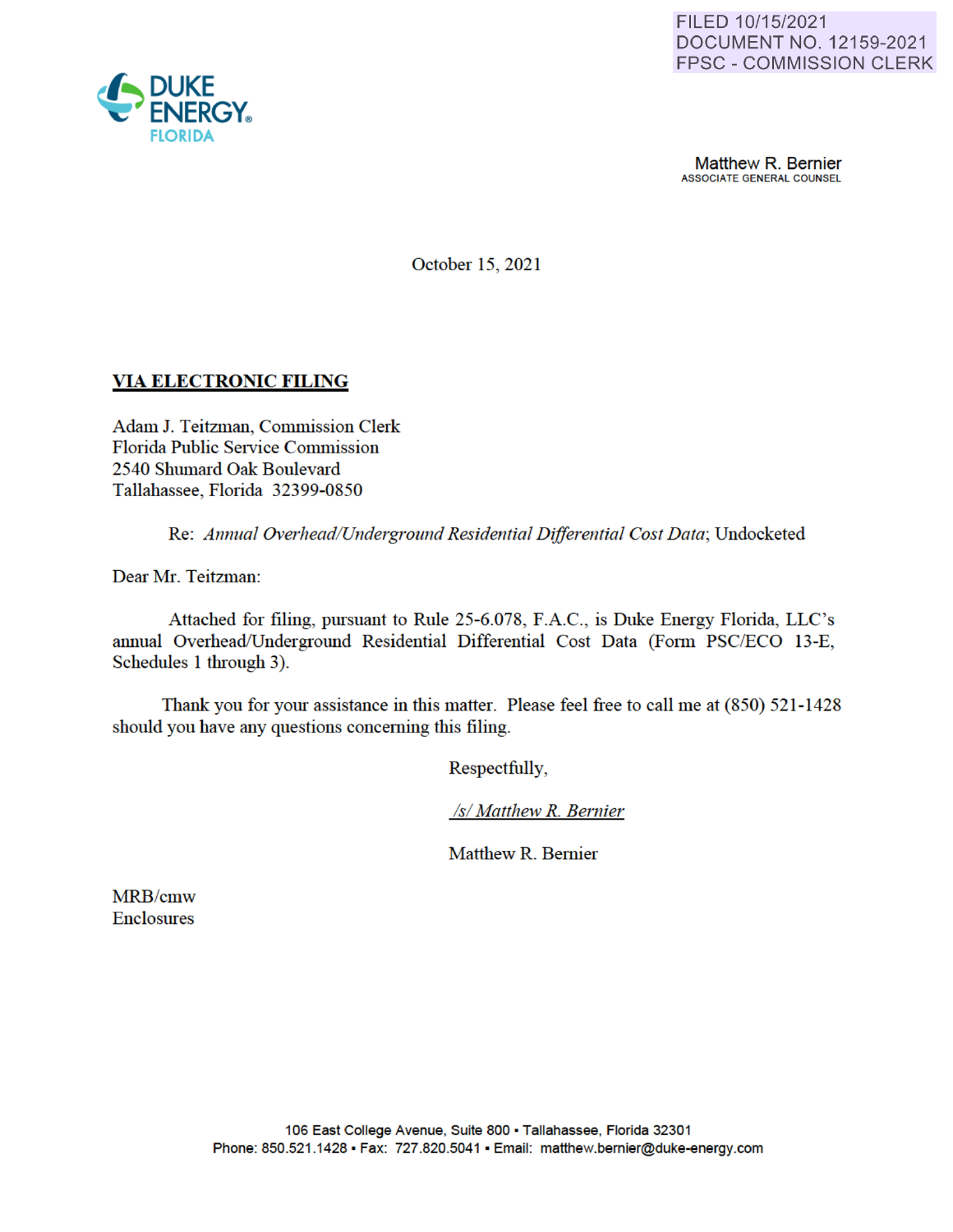## **DUKE ENERGY FLORIDA OVERHEAD/UNDERGROUND RESIDENTIAL COST ESTIMATE DUKE TRENCH AND INSTALL CONDUIT**

## **OVERHEAD vs. UNDERGROUND SUMMARY SHEET**

## **SCHEDULE NO. 1**

## *LOW DENSITY 210 LOT SUBDIVISION COST PER SERVICE LATERALS*

## **8/26/2021**

| <b>ITEM</b>                                                                                            | <b>OVERHEAD</b> | <b>UNDERGROUND</b> | <b>DIFFERENTIAL</b> |  |  |
|--------------------------------------------------------------------------------------------------------|-----------------|--------------------|---------------------|--|--|
| Labor                                                                                                  | 1,860           | 1,906              | 46                  |  |  |
| Material                                                                                               | 568             | 1,347              | 779                 |  |  |
| <b>SUB TOTAL</b>                                                                                       | 2,428           | 3,253              | 825                 |  |  |
| NPV of Life Cycle Operational Cost Including Storm Restoration<br>(946)<br>and Pole Attachment Revenue |                 |                    |                     |  |  |
| Total Including NPV of Life Cycle Cost                                                                 |                 |                    |                     |  |  |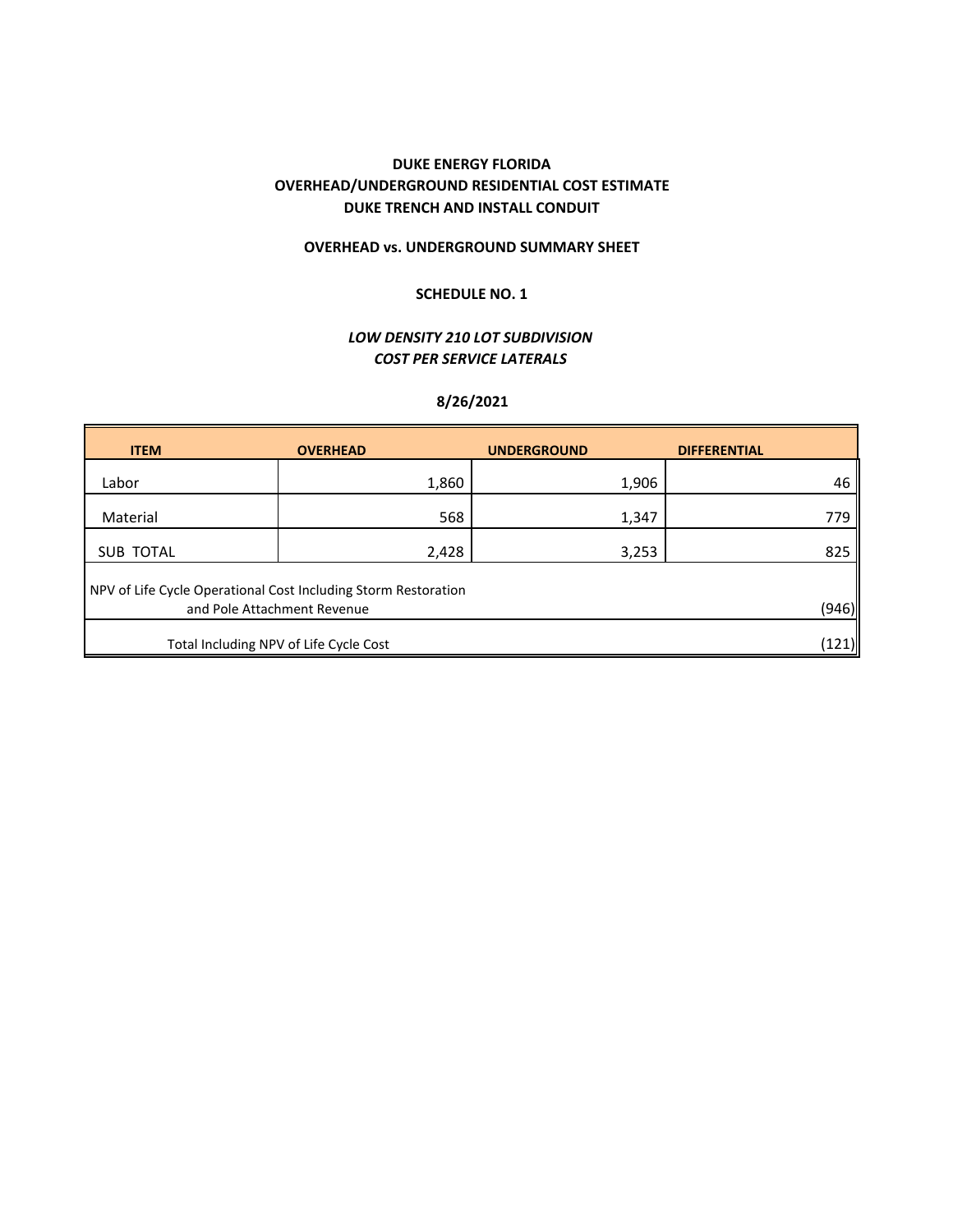## **DUKE TRENCH AND INSTALL CONDUIT OVERHEAD/UNDERGROUND RESIDENTIAL COST DATA DUKE ENERGY FLORIDA**

#### **COST PER SERVICE LATERAL OVERHEAD MATERIAL AND LABOR**

#### **SCHEDULE NO. 2**

### *LOW DENSITY 210 LOT SUBDIVISION*

| <b>ITEM</b>              | <b>MATERIAL</b> | <b>LABOR</b> | <b>TOTAL</b> |
|--------------------------|-----------------|--------------|--------------|
| Service(2)               | 78.24           | 183.00       | 261.24       |
| Primary                  | 109.06          | 489.83       | 598.89       |
| Secondary                | 71.13           | 203.07       | 274.20       |
| <b>Initial Tree Trim</b> | 0.00            | 0.00         | 0.00         |
| Poles                    | 66.27           | 321.14       | 387.41       |
| Transformers             | 161.12          | 76.69        | 237.81       |
| Sub-Total                | 485.82          | 1,273.73     | 1,759.55     |
| Stores Handling(1,3)     | 82.59           | 0.00         | 82.59        |
| Sub-Total                | 568.41          | 1,273.73     | 1,842.14     |
| Engineering(4)           | 0.00            | 230.58       | 230.58       |
| Supervision (5)          | 0.00            | 355.54       | 355.54       |
| Fleet (6)                | 0.00            | 190.72       | 190.72       |
| <b>TOTAL</b>             | 568.41          | 1,859.85     | 2,428.26     |

1‐Includes Sales Tax.

2‐Meters not included ‐ overhead and underground cost is the same.

3‐10% adders for stores plus 7% sales tax:

4‐Design and Project Management ‐ 18.1% of labor

5‐Indirects ‐ including management and supervision ‐ 27.9% of labor

6‐Fleet ‐ 15.0% of labor (cost is imbedded in labor for material)